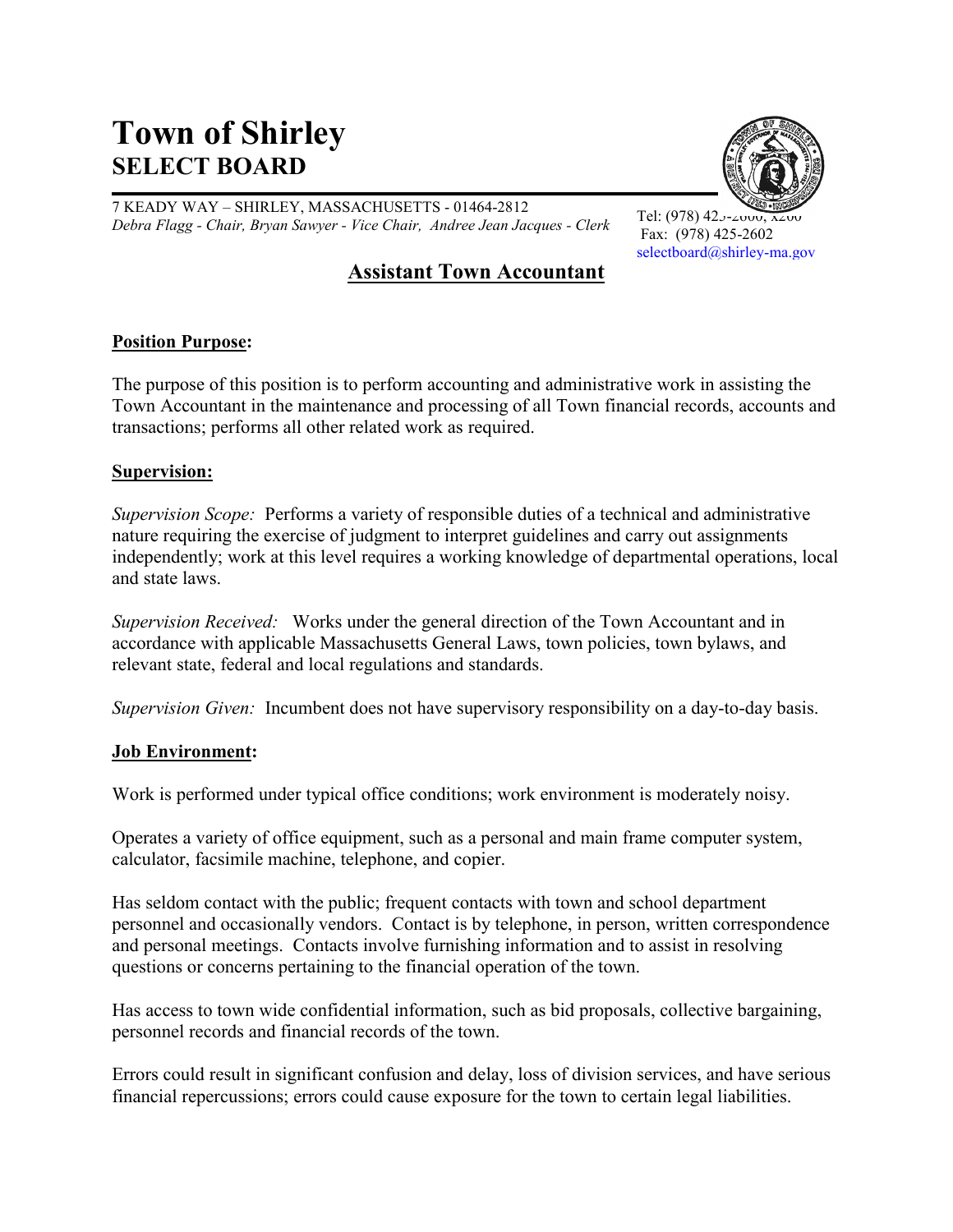# **Essential Functions:**

*(The essential functions or duties listed below are intended only as illustrations of the various types of work that may be performed. The omission of specific statements of duties does not exclude them from the position if the work is similar, related or a logical assignment to the position.)*

Assists the Town Accountant with the day to day municipal accounting functions of all Town departments; this includes the maintenance of all related financial records through posting to the general ledger and subsidiary ledgers and monthly reports. Assists in the preparation of complex accounting calculations and entries, such as tax recap sheet, certification of free cash, fixed assets.

Examines and processes payroll and vendor payables expenditures for accuracy, proper authorization, compliance with M.G.L. chapter 30B, proper expenditure coding, and available funding for all Town departments and the Devens enterprise Commission (DEC).

Maintains employee earned benefit records such as vacation, sick, and personal time, ensuring accrual balance enough to cover time utilized in weekly payrolls, and calculating benefit accrual buyouts as necessary.

Maintains all revolving funds, enterprise funds, and grant revenues received, ensuring that expenditures adhere to fund criteria and are not over committed. Works with town departments on resolving any variations within the revolving enterprise and grant funds.

Generates and distributes monthly statements of accounts to all Town departments listing the status of appropriations, expenditures, and remaining balances.

Distributes employee earned benefit accrual balance reports to all Town departments.

Maintains postage meter records.

Generates monthly MART reimbursement requests and reconciles the associated revolving account.

Reconciles and audits various accounts and receipts on a monthly basis; processes regular monthly journal entries of commitments, abatements, corrections of departmental coding errors, and budgeted fund transfers. Prepares and maintains documentation for all journal entries and processes and provides related reports.

Reconciles cash (both Treasurer and Tax Collector) on a monthly basis; performs quarterly cash reconciling which includes writing and entering of necessary entries.

Maintains Fixed Asset listing for the Town, in accordance with GASB #34 and Town policies. Prepares, generates, and distributes to all applicable vendors and the IRS, form 1099 for the Town as well as DEC. Reviews all current IRS form W-9s on file. Sends requests for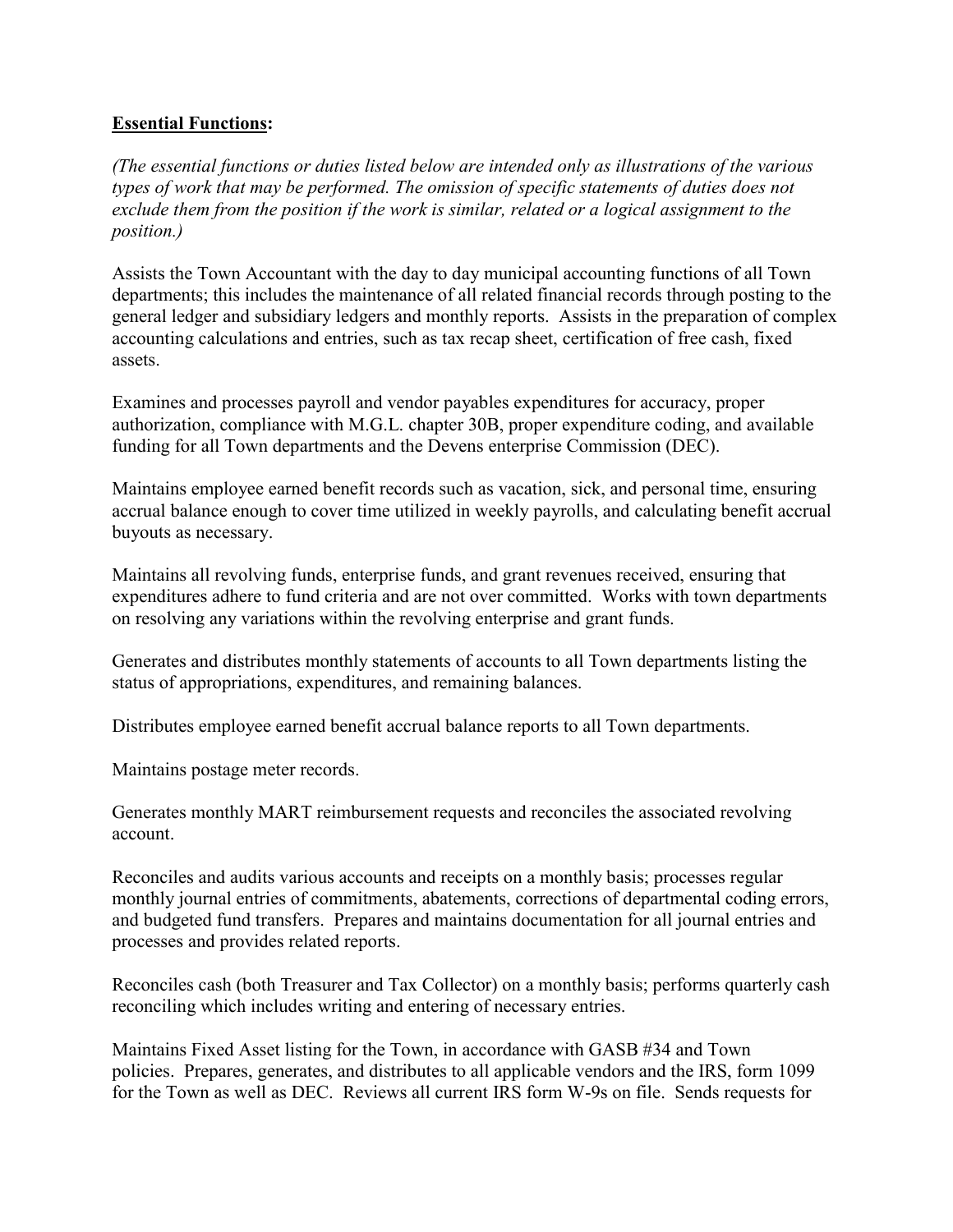updated forms for any on file more than two years. Prepares payroll and payables files for new fiscal year, purging old files into long-term storage as necessary.

Keeps history of capital authorizations, ensuring proper balance brought forward and authorization not overspent.

Oversees daily maintenance of computerized financial system; maintains chart of accounts.

Researches and assists other departments with information regarding day-to-day issues associated with accounting office procedures.

Assists in compilation and calculations of annual budget; prepares necessary documentation per by-law and distributes.

Enters budgetary information into financial software; maintains and opens/closes fiscal years as necessary; provides necessary documents to auditors for annual analysis.

Provides support and guidance to the Town's Accounting Specialist and assistance to the various departments regarding the use of the Town's financial software system and preparation of various reports.

In conjunction with the Town Accountant and Town Administrator, prepares the annual budget document and charts for distribution to Town Meeting members.

Processes Accounts Payable warrants.

May be required to perform some of the duties of the Department Head in the absence of the Town Accountant.

Develops and maintains grant and contract documentation.

Prepares various annual state reports for review and final approval by the Town Accountant.

Participates in internal auditing and special assignments as assigned by the Town Accountant.

Performs similar or related work as required, directed or as situation dictates.

# **Recommended Minimum Qualifications:**

Education, Training and Experience:

Associate's degree in accounting or related field; three (3) to five (5) years' work experience in accounting or bookkeeping preferably in a municipal accounting office; or any equivalent combination of education and experience.

Knowledge, Ability and Skill: